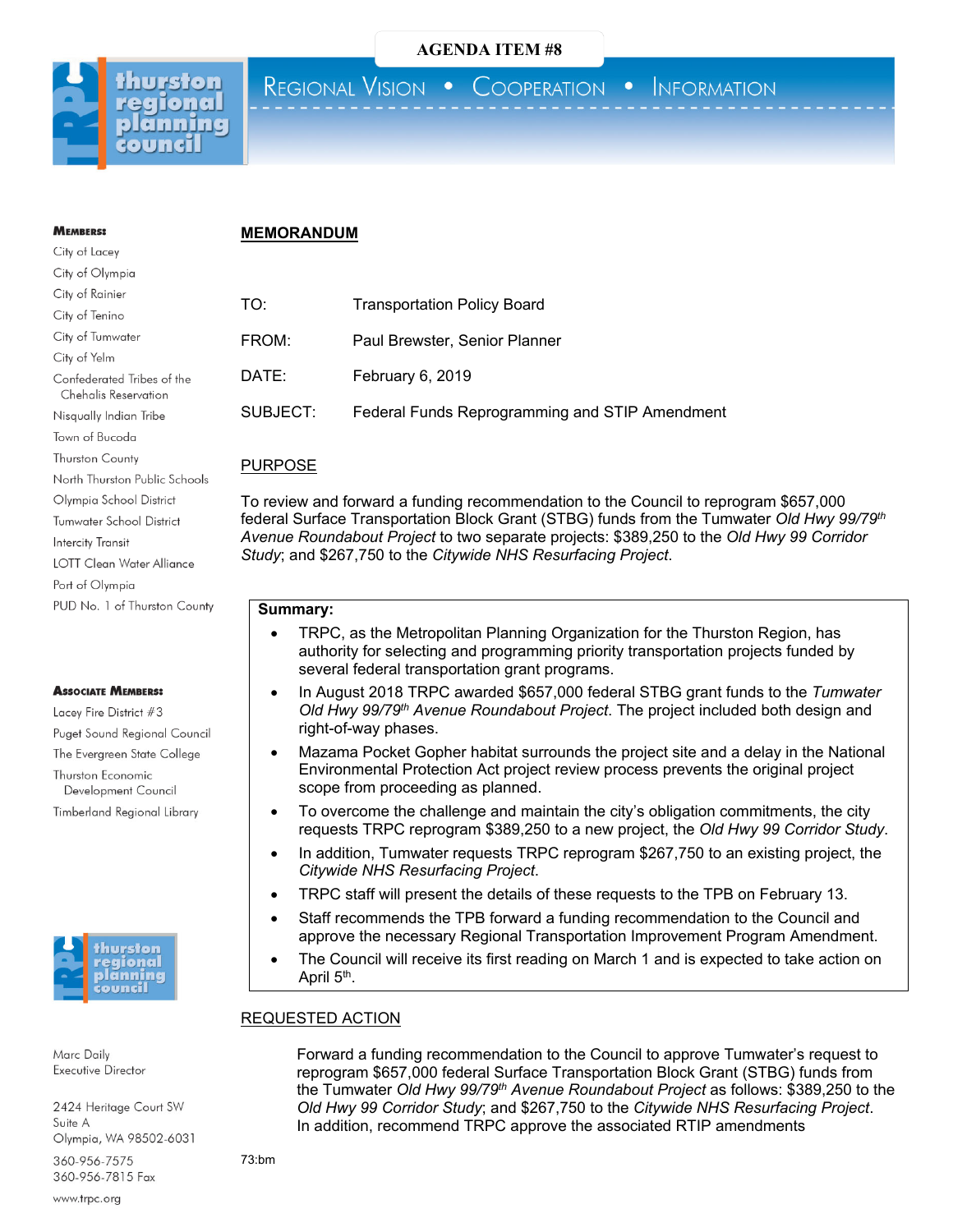MEMORANDUM Page 2 February 6, 2019

### BACKGROUND

# **Old Hwy 99 Corridor Study Federal Funding Reprogramming Request**

In August 2018 TRPC awarded Tumwater \$657,000 federal Surface Transportation Block Grant funds to the *Old Hwy 99/79th Avenue Roundabout Project*. The award required Tumwater to obligate the project's design phase (\$346,000 STP) in 2020 and the right-of-way phase (\$311,000 STP) in 2022. At present, it is impractical for Tumwater to proceed with the roundabout project due to a prolonged delay in the environmental permitting process. The U.S. Fish and Wildlife Service review process for Mazama Pocket Gopher considerations is expected to take three to five times the length that was originally expected for the project.

To maintain momentum on improving mobility and safety on Old Hwy 99 and fulfill the city's obligation schedule, Tumwater is shifting its direction to perform a study on Old Hwy 99 from 73<sup>rd</sup> Avenue to 93<sup>rd</sup> Ave (southern limits of the urban growth boundary). This new *Old Hwy 99 Corridor Study* will replace the roundabout project. The study will produce a corridor plan to include traffic modeling, pre-NEPA/SEPA activities, and preliminary design as necessary to determine alignment, cross sections, intersection control, right-of-way needs and project cost estimates. Tumwater requests TRPC reprogram \$389,250 STBG funds from the *Old Hwy 99/79th Avenue Roundabout Project* to accomplish this effort. This request includes a \$60,750 local match. If approved, the city plans to obligate all the reprogrammed Old Hwy 99 Corridor Study funds in late spring/summer of 2019.

## **Citywide NHS Resurfacing Project Federal Funding Reprogramming Requests**

During TRPC's 2018 Call for Projects Process, Tumwater submitted a *Citywide Pavement Resurfacing and Rehabilitation Project* as a backup proposal, knowing the NEPA review process for the *Old Hwy 99/79th Avenue Roundabout Project* could experience a prolonged delay. TRPC approved the backup proposal. On August 16, Tumwater received a \$2,427,000 federal National Highway System (NHS) Asset Management Program grant from the Federal Highway Administration for the pavement resurfacing and rehabilitation project. This project is currently programmed in the State Transportation Improvement Program (STIP) as the *Citywide NHS Resurfacing Project* with \$1,077,250 local funds.

To fulfill the city's obligation commitment on the remaining STBG funds, Tumwater requests TRPC reprogram \$267,750 STBG from the *Old Hwy 99/79th Avenue Roundabout Project* to the *Citywide NHS Resurfacing Project.* Several NHS routes throughout the city require some level of rehabilitation. The additional STBG funding will augment the *Citywide NHS Resurfacing Project*. This project will address the following NHS routes:

- Tumwater Blvd (Interstate 5 to Capitol Blvd/Old Hwy 99) and Capitol Blvd south segment (Israel Rd to X St) – pavement repair, pre-level, crack seal and resurfacing.
- Capitol Blvd south segment (Israel Rd to X St) pavement repair, pre-level, crack seal and resurfacing.
- Capitol Blvd north segment (Capitol Blvd Bridge to Carlyon/Sunset) planing, selective concrete panel repair, overlay with fiber-reinforced asphalt, upgrade curb ramps and replace curb and gutter where required, and relocate, upgrade or add pedestrian signals.
- Old Hwy 99 (Henderson Blvd to Tumwater Blvd) pavement repair, pre-level and fiber-reinforced asphalt overlay.

The *Citywide NHS Resurfacing Project* is currently in the design phase with construction slated to start early Summer 2020. This request includes \$41,787 local match. If approved by TRPC, the reallocated STBG funds will be applied to the construction phase which will obligate no later than August 2020, as this is a requirement of the larger share of federal grant funds already awarded.